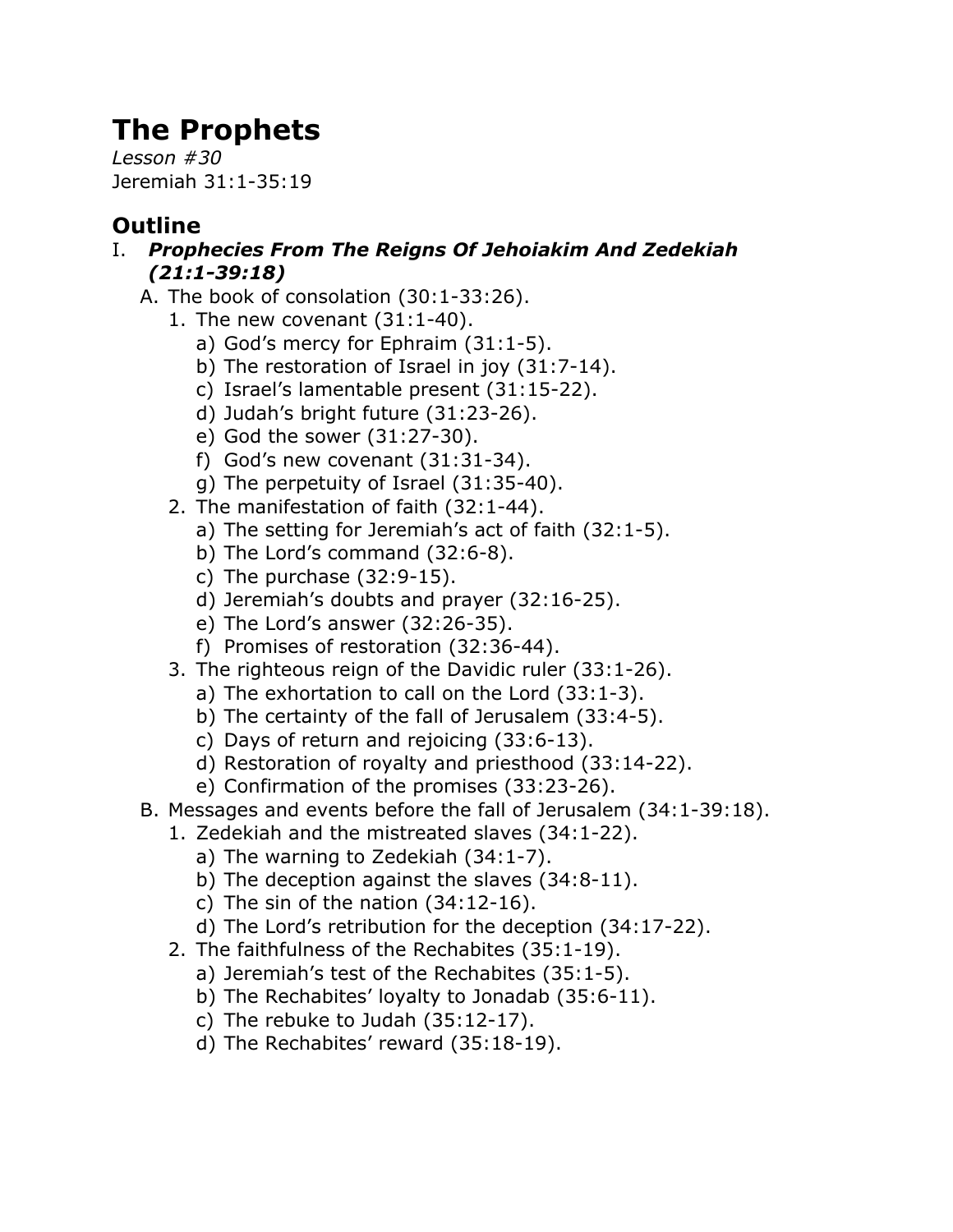## **Notes**

## *Prophecies From The Reigns Of Jehoiakim And Zedekiah (21:1-39:18)*

- The book of consolation (30:1-33:26).
	- The new covenant (31:1-40).
		- God's mercy for Ephraim (31:1-5).
			- One side is the Lord's pledge to protect them and bless them. The other side is their own pledge to serve Him wholeheartedly.
			- The talk of love and drawing Israel to the Lord in vs. 3 echoes the language Hosea used in Hosea 11:4 to describe the wilderness period.
		- The restoration of Israel in joy (31:7-14).
			- A few allusions to the prophecies of Hosea can be seen in these verses as well.
			- Jeremiah's principle theme is the rejoicing that will replace the mourning and sorrow currently exhibited by the people of Jerusalem.
			- Jeremiah's message of hope can be greeted with confidence, because only Jeremiah has accurately predicted the misery they now endure.
		- Israel's lamentable present (31:15-22).
			- Jeremiah speaks of the anguish of his contemporaries over the final collapse of Judah. The tears of the exile are now being "fulfilled" -- i.e., the tears begun in Jeremiah's day are climaxed and ended by the tears of the mothers of Bethlehem (cf. Matthew 2:18). The heir to David's throne has come, the exile is over, the Son of God has arrived, and He will introduce the new covenant (26:28) spoken of by Jeremiah.
			- God's fatherly concern for the prodigal Ephraim is beautifully expressed. Divine love will not be denied him in spite of his sin.
		- Judah's bright future (31:23-26).
			- One sees the Lord here enthroned securely as king, ruling over a kingdom known for its peace and prosperity (cf. Ezekiel 47:1-12).
			- Jeremiah's sleep was sweet because the truths he received were comforting predictions of future glory for God's people.
		- God the sower (31:27-30).
			- The Lord presents Himself as the Sower of seed from which men and cattle shall issue.
			- The Lord has been vigilant about punishing those guilty of sin; now He will be just as vigilant to ensure the nation's restoration (cf. 1:12).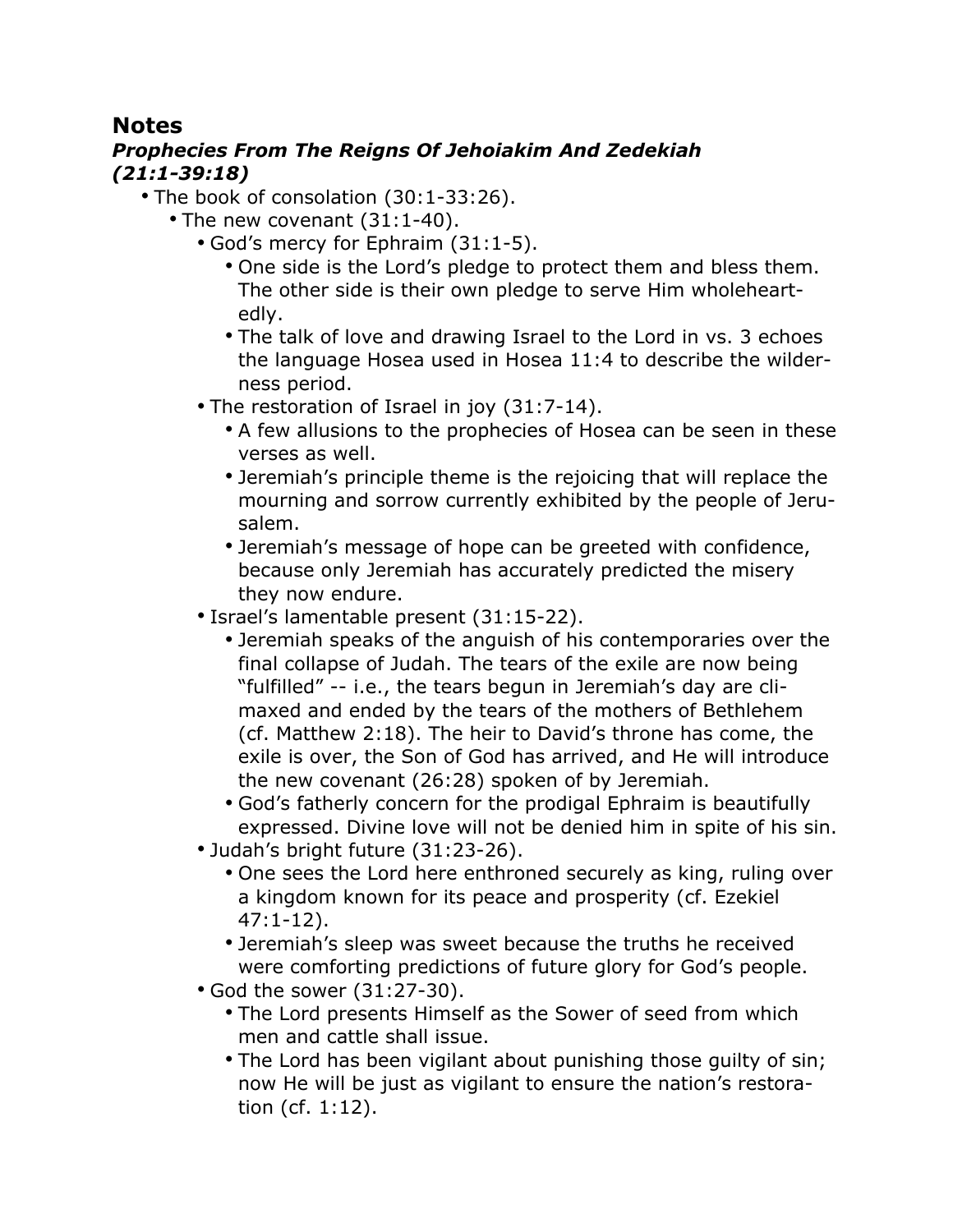- God's new covenant (31:31-34).
	- This portion of the book has been acclaimed as one of the most important passages in the entire Old Testament. It is likely the concept of the New Covenant is Jeremiah's greatest contribution to biblical truth.
	- The new covenant is built on the fact of Israel's failure under the old covenant.
	- The new covenant will include a revolutionary change in will, heart and conscience. It will be an internal covenant. The law now becomes a principle of life (cf. Romans 8:1-4), a part of the nature of God's people (cf. 2 Peter 1:4).
	- The climax of this wonderful section comes in the revelation that the basis of the new covenant is forgiveness of sin.
- The perpetuity of Israel (31:35-40).
	- The two sayings in this section both assert the Lord's unwavering allegiance to His covenant promises to Israel.
	- The final prophecy speaks of Jerusalem's restoration in a couple of practical ways: the rebuilding of the walls and the Kidron Valley.
- The manifestation of faith (32:1-44).
	- The setting for Jeremiah's act of faith (32:1-5).
		- The officers had confined Jeremiah in Jonathan's house (37:15), but Zedekiah had moved him into the palace (37:21).
		- Even though Zedekiah witnessed the fulfillment of Jeremiah's predictions, he was angry enough to imprison him, as if this could alter what was happening. Zedekiah, then, is ultimately responsible for Jeremiah's imprisonment.
	- The Lord's command (32:6-8).
		- His purchase of the field from Hanameel, his cousin, was meant to encourage the people regarding their return from captivity and to show Jeremiah's firm faith in their future despite their desperate situation.
		- When Hanameel came, Jeremiah knew that the Lord was behind the offer. He had not doubted the Lord's word and had its confirmation in vss. 6-7. Now he realized all the meaning of the purchase in relation to the nation's future.
	- The purchase (32:9-15).
		- The transaction was carried out with legal precision. This is the only account in the Bible of a purchase of this kind.
		- Up to this point, Baruch had kept himself in the background; this is the first mention of him in the book.
		- Jeremiah stated that his purchase of the field symbolized the restoration of Israel to her land after the captivity. This af-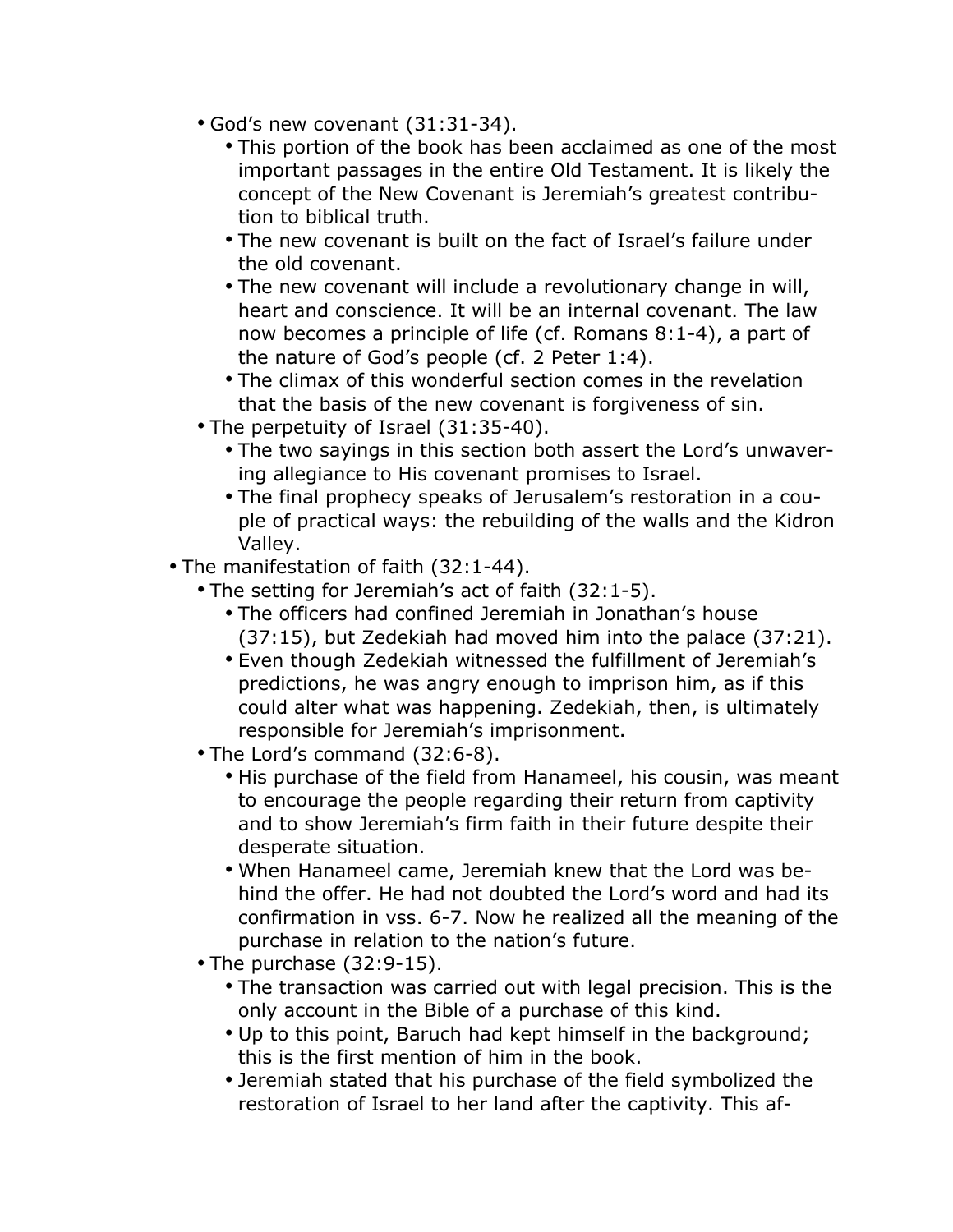forded comfort to the beleaguered people of Judah. Jeremiah had availed himself of the opportunity the Lord had given him of showing his full confidence in the prophecy that had been revealed to him.

- Jeremiah's doubts and prayer (32:16-25).
	- God acknowledges the Lord as a God who is loving, yet who punishes sin, who demonstrated His "name" by bringing the people out of Egypt, giving them victory over their enemies, providing for them with prosperity, but then punishing them with exile for sinning continually.
	- The "mounts" were earthworks used in capturing a city. The Babylonians had already reached the city walls. The siege was successful, the city was doomed, and there was no hope of escape.
- The Lord's answer (32:26-35).
	- As impossible as a bright future for Jeremiah and his people might seem, it was not outside the range of the Lord's power.
	- The reference to the work of their hands probably includes not only their idols but also their deeds in general. This was what aroused God's wrath in punishing them.
- Promises of restoration (32:36-44).
	- The people are now wallowing in the middle of these miseries, expecting a future of nothing but woe and death when the Lord tells them that He is promising a reversal of their current situation.
	- The certainty of destruction -- which they cannot deny -- is now balanced by the certainty of a return to a normal, settled life. Jeremiah's act of redemption serves as an example of what will happen throughout the land.
- The righteous reign of the Davidic ruler (33:1-26).
	- The exhortation to call on the Lord (33:1-3).
		- This new message probably came to Jeremiah soon after the Lord spoke to him about the field.
		- The pronouncements now to be given Jeremiah are weighty; so the Lord underscores their veracity by affixing His eternal name to them.
	- The certainty of the fall of Jerusalem (33:4-5).
		- All the efforts of the king and his people to save Jerusalem would be futile. Theirs was a lost cause.
		- Opposing the invaders could not change the situation, for God had withdrawn His favor from His people because of their wickedness.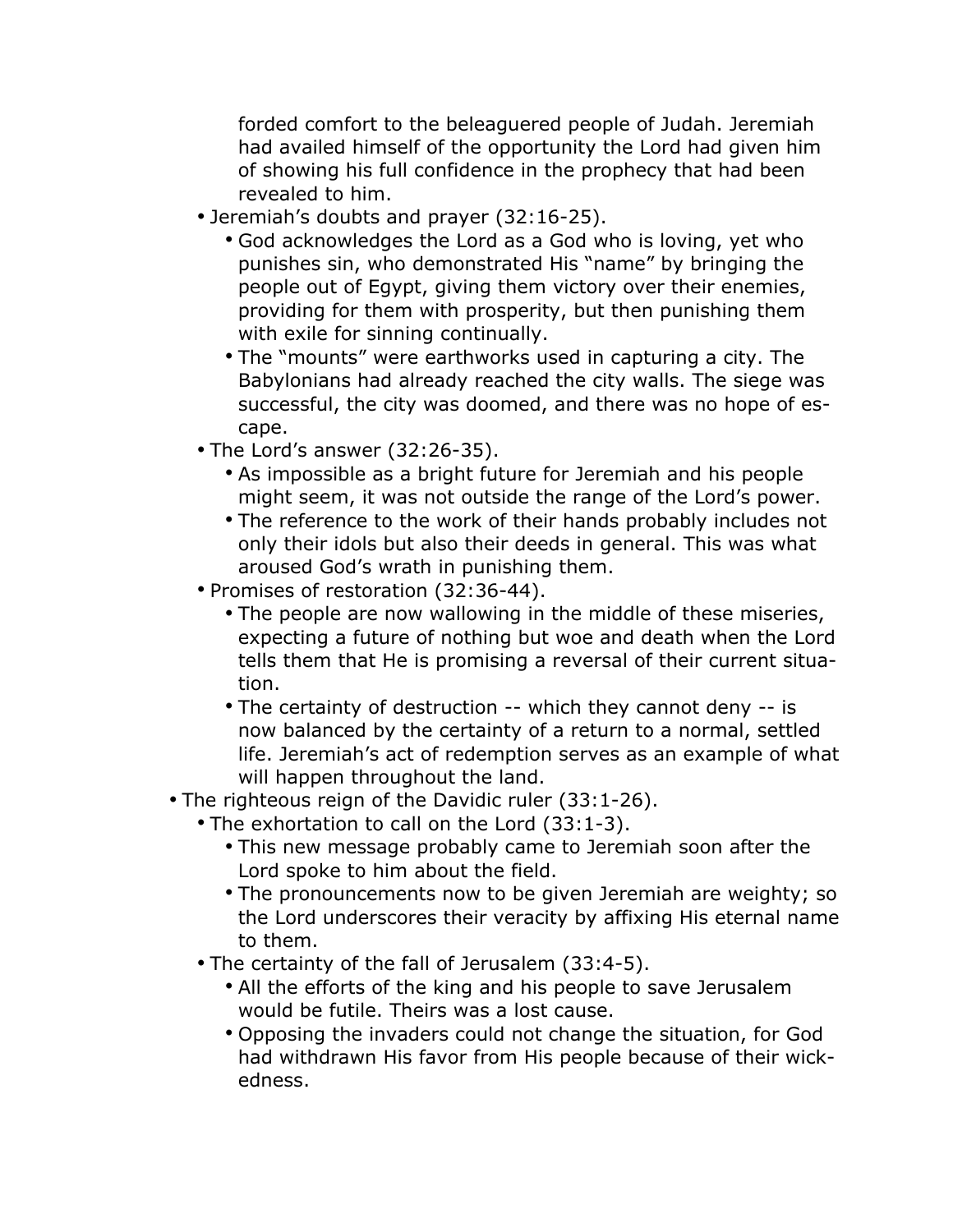- Days of return and rejoicing (33:6-13).
	- Past trials will yet be turned into blessings. So Jeremiah sets forth promises of prosperity: health, restoration, joy and peace (cf. John 14:27; Philippians 4:7).
	- Judah and Israel will be restored as one kingdom, just as they were before the division of the kingdom under Rehoboam. The main portion of this restoration is the pardon and cleansing from the Lord.
	- Joy and gladness will not only mark the relationships of God's people but will also mark their worship.
- Restoration of royalty and priesthood (33:14-22).
	- "Those days" are the Messianic times (cf. 23:1-8). It is through the Messiah, the righteous One, that the restoration and attendant blessings will be realized. Jeremiah's picture of the Messiah is varied and unique:
		- •"The fountain of living water" (2:13).
		- •The good "shepherd" (31:10; cf. John 10:11).
		- •The "righteous Branch" (33:15 and 23:5).
		- •The "Redeemer" (50:34).
		- •"The Lord Our Righteousness" (23:6).
		- •"David their king" (30:9).
		- •The mediator of "the new covenant" (31:31-34; cf. Hebrews 12:24).
	- By divine command, night and day were created. When the "covenant" with those ends, history and time as humans know them will end. The Lord furthers this by making promises to these houses which are identical in form to the Lord's promises to Abraham (Genesis 15:5; 22:17; 26:4; 32:12; Exodus 32:13).
- Confirmation of the promises (33:23-26).
	- The fear and lament of the people shows that they considered that God had forsaken them utterly and finally.
	- The Lord will allow no one to impugn His promises to Israel. The mention of the patriarchs points to the whole chain of promises repeatedly given them. Nature will utterly collapse before God goes back on the slightest promise to His people.
- Messages and events before the fall of Jerusalem (34:1-39:18).
	- Zedekiah and the mistreated slaves (34:1-22).
		- The warning to Zedekiah (34:1-7).
			- This passage serves as a bridge from the ultimately hopeful words of the preceding chapters back into the gloom that hung over Jerusalem during and after the Babylonian siege of the city.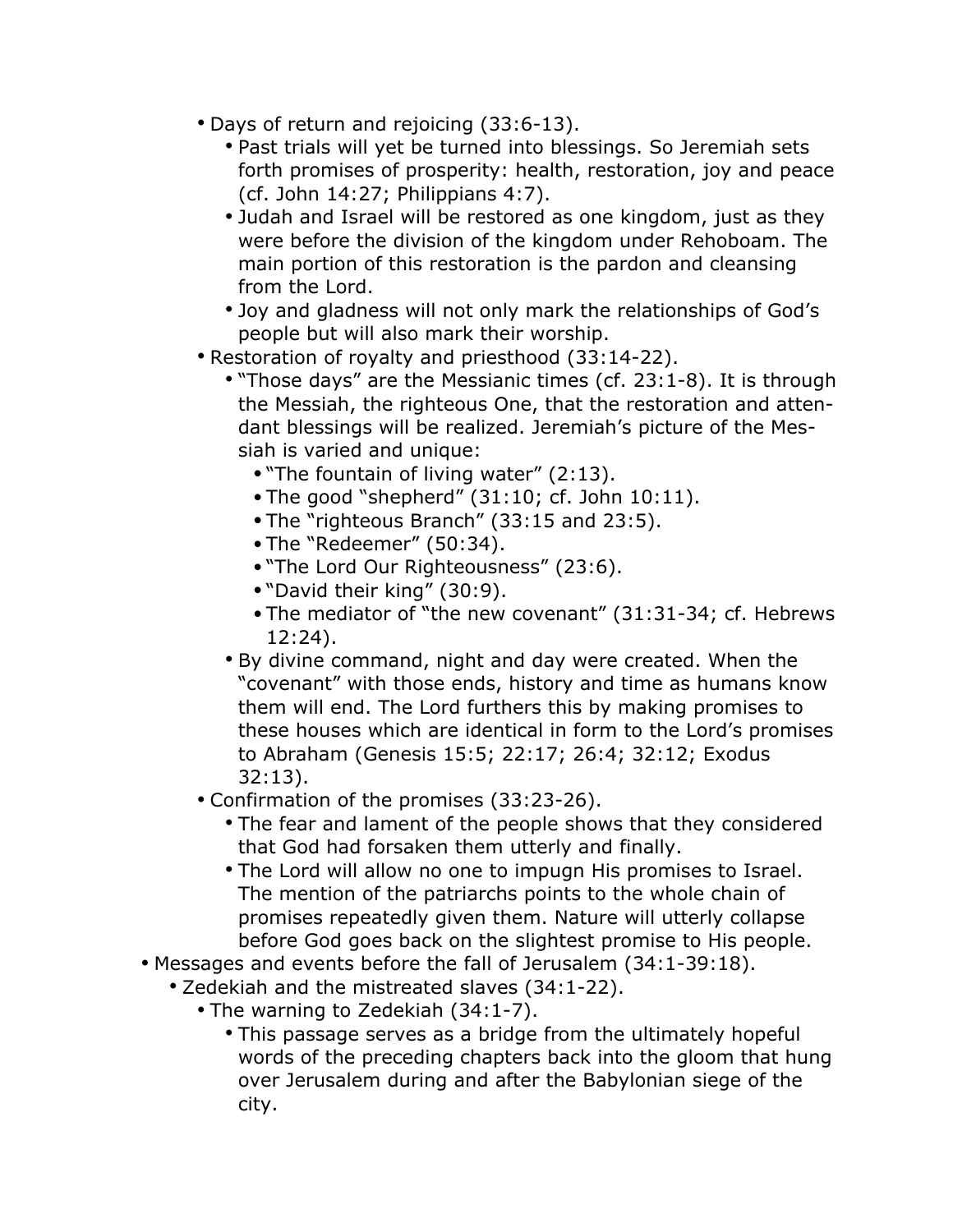- Through Jeremiah the Lord counseled Zedekiah to surrender. The Lord promised him that he would not be slain but would die in captivity.
- The deception against the slaves (34:8-11).
	- No reason is given in the text for the freeing of slaves. Whatever the reason, the people enter into a covenant with the king for this change.
	- When the siege was temporarily lifted, the Jews forced the liberated slaves back into former bondage. This was not only a repudiation of their covenant but a violation of Deuteronomy 15:12; it also profaned the Lord's name, in which they had made the covenant.
- The sin of the nation (34:12-16).
	- The Lord reminds the people that He had made the very same covenant with them many centuries before.
	- There is no record of such an evaluation of the people ("ye were now turned, and had done right in my sight") of Jerusalem after the reign of Josiah until here.
- The Lord's retribution for the deception (34:17-22).
	- The people were not willing to give freedom to their countrymen, so He will serve as an example of a liberator for them - by "freeing" them to die as they choose.
	- The Babylonians had only temporarily lifted the siege to meet Pharaoh Hophra (cf. 37:5, 7-10). The Lord assured Zedekiah and the people that the destruction would finally be consummated. The Babylonians did return and destroyed the city.
- The faithfulness of the Rechabites (35:1-19).
	- Jeremiah's test of the Rechabites (35:1-5).
		- The origin of the Rechabites is not absolutely certain, although descent from the Kenites is the most certain (1 Chronicles 2:55; Judges 1:14-16).
		- The three leaders (cf. 52:24; 2 Kings 25:18) probably had charge of the inner and outer court of the temple and the entrance door. They ranked next to the high priest and his deputy.
	- The Rechabites' loyalty to Jonadab (35:6-11).
		- The abstinence from wine does not reflect a general moral prohibition or divine disapproval of wine. Rather, it is part of a restricted custom chosen by one man and imposed by him on his descendants.
		- In fact, all of the items forbidden by Jonadab are understood by the biblical writers to be signs of God's blessings on His people (Deuteronomy 6:10-12; 1 Timothy 4:1-3).